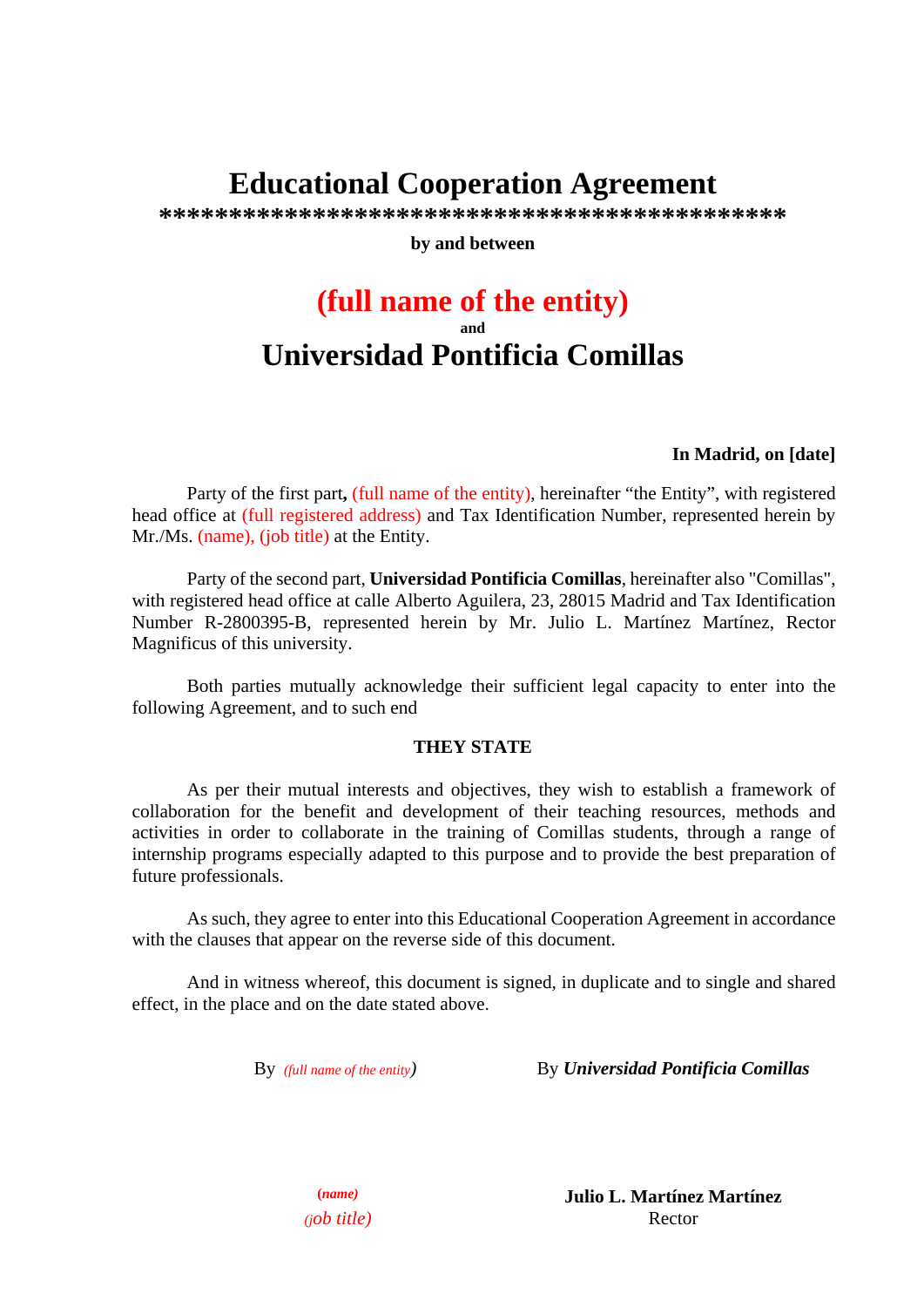#### **One. Subject-matter of the agreement**

The subject-matter of this agreement is to formalize the collaboration between the Entity and Comillas in the training of students of this university, through a program of external academic internships, including completion of the end-of-course project. The aim of these internships is to allow university students to apply and broaden the knowledge acquired from their academic studies, favoring the building of new skills that help prepare them for professional work, boost their employability and nurture their entrepreneurial spirit.

#### **Two. Legal framework**

These internships are subject to the applicable provisions of Royal Decree 592/2014, dated July 11, which governs external academic internships for university students, and to any future legislation which may complement or replace said provisions. In the case of internships completed in an Autonomous Community with autonomous legislation on this matter, these regulations will be applicable. In particular, these internships will be subject to the applicable provisions of Royal Decree 1493/2011, dated October 24, governing the terms and conditions of social security contributions made by persons participating in training programs, in application of the provisions of the third supplementary provision of Law 27/2011, dated August 1, regarding the update, adaptation and modernization of the Social Security System, and the twenty-fifth supplementary provision of Royal Decree-Law 8/2014, dated July 4, approving emergency measures for growth, competitiveness and efficiency.

#### **Three. Eligibility**

This program is open to any student enrolled on any course taught at Comillas or at Centers attached to the university. Students from other Spanish or foreign universities who, under academic mobility programs or agreements established between Comillas and other universities, are studying at Comillas or at any of the Centers attached to the university are also eligible for this program.

In order to be accepted onto the internship program, students must meet the conditions establish by Comillas in application of, or compliance with, legal requirements.

#### **Four. General conditions of the internships offered**

1. Internships will be offered by the Entity, without this creating any contractual obligation of any kind, and communicated to Comillas for circulation among its students. The individual nature and specific terms and conditions of each internship will be established and published in each new round of offers.

The internships offered by the entity will guarantee that the student's academic activities are correctly performed and monitored. Therefore, the timetable for the internship will be compatible with the student's academic, representation and participation activities at the University. The Entity, being informed in due time, will grant students the necessary permission to continue these activities.

#### 2. Content:

Internship offers must contain the following information:

- a) Name or trading name of the Entity where the internship will take place.
- b) Center, area and address where the internship will take place.
- c) Start date and end date of the internship and total number of hours.
- d) Number of hours per day of work or participation and timetable.
- e) Training project, activities and skills to be developed.
- f) If there is a scholarship or a study grant for the student and how to apply.

3. Communication and allocation:

Comillas will be responsible for circulation of all internship offers, applications and letters of acceptance, in accordance with its internal regulations, guaranteeing at all times the principles of transparency, disclosure, universal accessibility and equal opportunities.

#### **Five. Specific conditions of the internships offered**

The specific conditions of the internship and the identification details of the student and of the tutor assigned to them by the Entity must be clearly stated on the corresponding appendix, which will be signed by the Dean/Head of the Center involved, the student and the person appointed by the Entity.

#### **Six. Monitoring**

During the internship, the student's activities will be jointly monitored and assessed by someone at the Entity (tutor) and a lecturer at Comillas (the academic tutor). This will enable the Comillas Center to which the student belongs to assign a grade for the internship and to record this grade on the student's academic record.

#### **Seven. Status, rights and obligations of the tutor**

1. The tutor appointed by the Entity will be someone linked to the Entity, with professional experience and the necessary knowledge to effectively guide students through the internship and to monitor their work. They will be named in the Appendix referred to in Clause Five of this agreement. 2. The tutor appointed by the Entity has the right to formal recognition of their role from Comillas; to be informed of the regulations governing external internships, the training project and the terms and conditions of carrying out the project; and to access to Comillas in order to obtain the information and support required to successfully fulfill their role.

3. In turn, the tutor appointed by the collaborating Entity agrees to supervise the intern, guiding and managing their development; to inform the intern about how the Entity is organized and run, and about all relevant regulations, especially those related to health and safety and to risk prevention in the workplace; to work with the academic tutor from Comillas to arrange the activities established in the agreement, including any changes to the training plan that may be required for the internship to run as normal; to inform the academic tutor of any possible incidents; and to ensure students are granted leave to sit exams or perform other academic, participation or representation activities.

In addition, they will provide the student with any complementary training that may be required to complete the internship and the necessary resources for carrying out the designated work.

The tutor also agrees to keep confidential any information they obtain about the student as a result of their role as tutor.